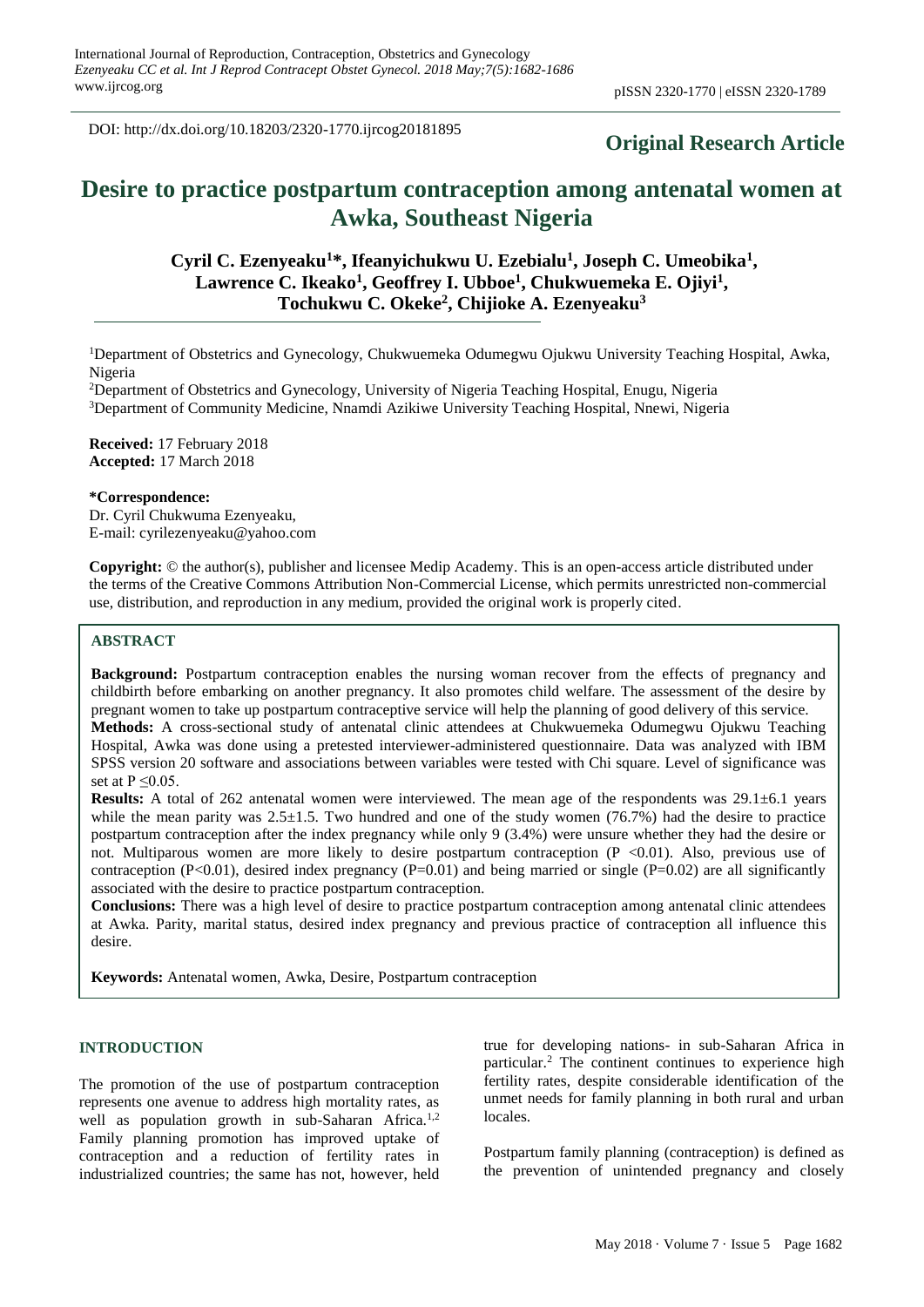spaced pregnancies through the first 12 months following childbirth.3,4 Even though some traditional Nigerian cultures maintain postpartum sexual abstinence until the child is weaned, some breastfeeding women may rely on their lactation for contraception.<sup>2,5</sup> This is usually associated with high failure rates.

Men were generally married to several wives in the past and a woman after childbirth was obliged to stay away from the husband with the aim of offering her the opportunity to breastfeed for as long as 2-3 years without intercourse to prevent pregnancy.

This culture has substantially changed as monogamous family setting has taken root in many Nigerian traditional cultures.<sup>2</sup> The benefits of FP in maternal and child health have been demonstrated by several studies.<sup>6-9</sup>

Commencement of sexual intercourse postpartum may also herald a greater risk of unintended pregnancies. Indeed, sexual intercourse may commence as early as 5 weeks postpartum.<sup>10</sup> Some women may be fecund few weeks after delivery especially those that are not breastfeeding.

Unintended pregnancy may lead to emotional and economic disquiet in the family which may culminate in seeking criminal abortion with its far-reaching consequences.<sup>2</sup> It has been demonstrated that women could have barriers to their choices of contraception even when they are willing to use them. $^{11}$ 

A study in Southwest Nigeria has shown that multiple antenatal contraceptive counselling is more effective than single sixth week postnatal visit counselling as is usually done.<sup>12</sup>

Even though awareness of contraception as shown by studies in various parts of Nigeria is relatively high, the use by women is not appreciable.<sup>13-18</sup>

Various studies on issues about knowledge attitude and practice of contraception have been done both in Nigeria and beyond but none has been carried out in Awka, Southeast Nigeria on the desire of antenatal women to accept postpartum contraception.19-21

The objectives of this study were to determine the proportion of antenatal women with the desire to practice postpartum contraception and factors influencing that desire. This, it is believed will help strategize for family planning counselling during the prenatal period.

## **METHODS**

A cross sectional study was conducted from March, 2016 to June, 2016 in the antenatal clinic of Chukwuemeka Odumegwu Ojukwu University Teaching Hospital, Awka, Anambra State, Southeast Nigeria.The facility is a state-owned teaching hospital and serves Anambra state and adjoining areas of Enugu, Delta and Imo states.

The study instrument was an interviewer-administered semi-structured questionnaire which was initially pretested among fifty antenatal women in the hospital. Following the pretest, the instrument was modified accordingly.

A minimum sample size of 216 antenatal women was calculated using the formula for estimating simple proportions. 22

 $n= Z<sup>2</sup>$ αpq/d<sup>2</sup>

Where n= minimum sample size;  $Z\alpha$ = standard relative deviate at 95% confidence level = 1.96;  $p=$  prevalence of contraceptive use in a previous similar study.

Based on a prevalence of contraceptive use before pregnancy of 57.6% found in a previous study, 21 tolerable margin of error set at 0.05 and correction for non-response made, the minimum sample size was 216 for this study.

The data was collected through interview by trained obstetrics and gynaecology registrars. The women interviewed were informed of the study and verbal consent was obtained. The participation was on voluntary basis. Interview with each woman lasted for 15-20 minutes.

The questionnaire consisted of socio-demographic characteristics including age, marital status, level of education, and occupation.

Questions were asked regarding parity, whether the pregnancy was desired, awareness and previous use of contraception. Also inquired was their willingness to practice contraception postpartum.

Data analysis was done with IBM SPSS 20. Tests of association between variables were done with Chi-square statistic and the level of significance set at  $p \le 0.05$ .

## **RESULTS**

A total of 262 antenatal women were interviewed. The mean age of the respondents was 29.1±6.1 years while the mean parity was  $2.5 \pm 1.5$ .

Most of these respondents were in the 25-29 years age group (36%) and the least age group was 45 years and above (3.2%).

Multiparous women accounted for the largest number of respondents (37.3%) while grandmultiparity accounted for the least number (5.2%).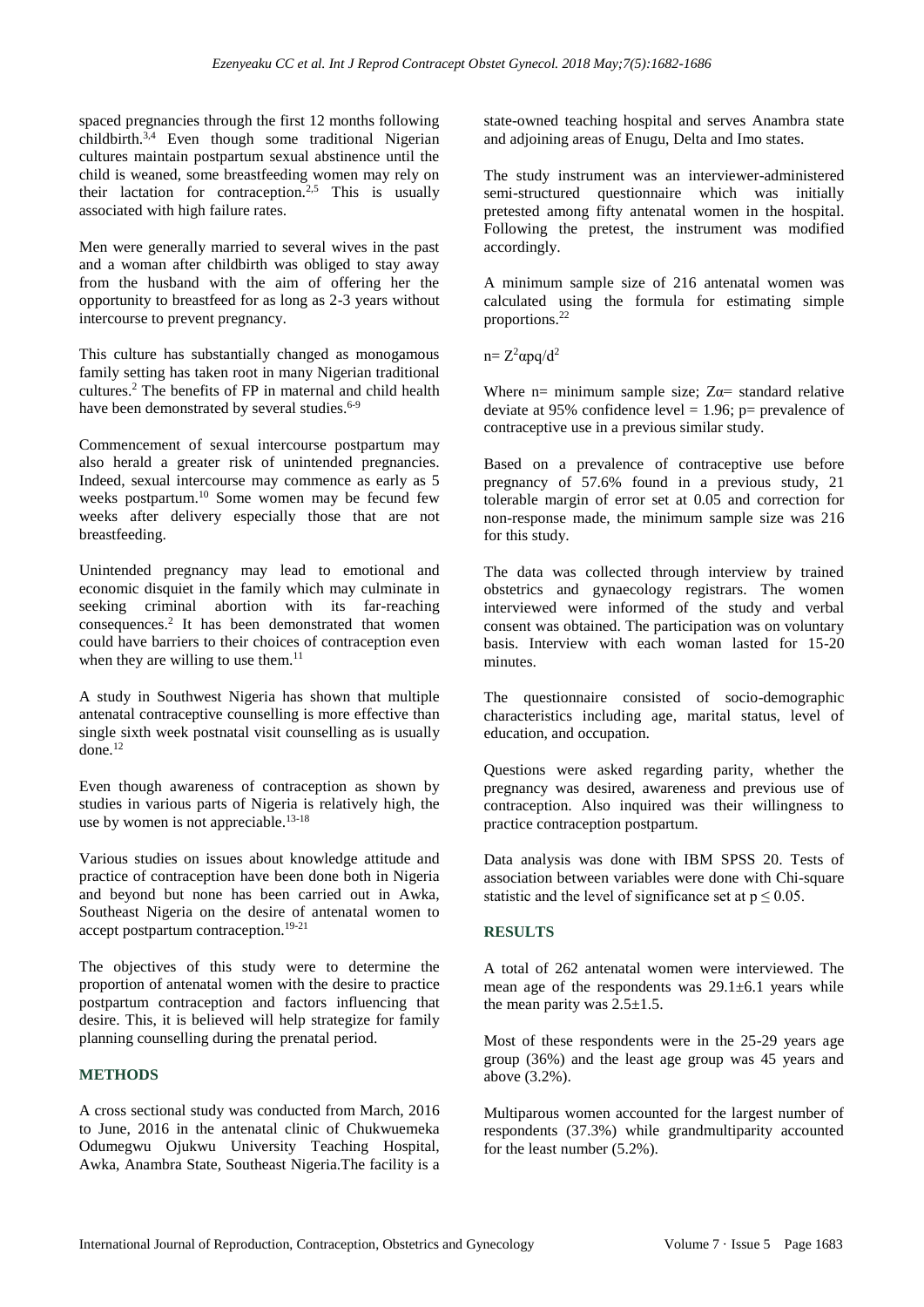A larger number of the clients were married (88.5%). The 'not married' group included the unmarried women, the divorced and the widowed in this study.

Most of the study women attained tertiary level of education (55.2%). The socio-demographic education (55.2%). The socio-demographic characteristics are shown in Table 1.

Two hundred and one of the study women (76.7%) had the desire to practice postpartum contraception after the index pregnancy while only 9 (3.4%) were unsure whether they had the desire or not.

Multiparous women are more likely to desire postpartum contraception  $(p \le 0.01)$  but there is no statistically significant difference in the desire based on age of the respondents.

There is also statistically significant difference in the desire for postpartum contraception with respect to marital status, desired index pregnancy and previous use of contraceptive as shown in Table 2.

## **Table 1: Socio-demographic characteristics of the respondents.**

| Variable $(N = 252)$               | <b>Frequency</b> | Percentage |  |  |  |  |
|------------------------------------|------------------|------------|--|--|--|--|
| Age (years); Mean = $29.1 \pm 6.1$ |                  |            |  |  |  |  |
| 15-19                              | 11               | 4.4        |  |  |  |  |
| $20 - 24$                          | 38               | 15.1       |  |  |  |  |
| $25 - 29$                          | 91               | 36.1       |  |  |  |  |
| $30 - 34$                          | 70               | 27.8       |  |  |  |  |
| 35-39                              | 23               | 9.1        |  |  |  |  |
| $40 - 44$                          | 11               | 4.4        |  |  |  |  |
| 45 and above                       | 8                | 3.2        |  |  |  |  |
| Parity; Mean= $2.5 \pm 1.5$        |                  |            |  |  |  |  |
| Para 0                             | 81               | 32.1       |  |  |  |  |
| Para 1                             | 64               | 25.4       |  |  |  |  |
| Para 2-4                           | 94               | 37.3       |  |  |  |  |
| Para 5 and above                   | 13               | 5.2        |  |  |  |  |
| <b>Marital status</b>              |                  |            |  |  |  |  |
| Married                            | 223              | 88.5       |  |  |  |  |
| Not married                        | 29               | 11.5       |  |  |  |  |
| <b>Educational status</b>          |                  |            |  |  |  |  |
| Primary                            | 2                | 0.8        |  |  |  |  |
| Secondary                          | 111              | 44         |  |  |  |  |
| Tertiary                           | 139              | 55.2       |  |  |  |  |

#### **Table 2: Association between selected variables and desire to practice postpartum contraception.**

| <b>Variable</b>                | <b>Desire for postpartum contraception</b> |                  | <b>Chi-square</b> | <b>P-value</b> |        |
|--------------------------------|--------------------------------------------|------------------|-------------------|----------------|--------|
|                                | <b>Yes</b>                                 | N <sub>0</sub>   | Not sure          |                |        |
| Age                            |                                            |                  |                   | 1.88           | 0.39   |
| Young $(<$ 35 years)           | 166                                        | 35               | 9                 |                |        |
| Elderly $($ >35 years $)$      | 35                                         | 7                | $\theta$          |                |        |
| <b>Parity</b>                  |                                            |                  |                   | 27.32          | < 0.01 |
| Nulliparous                    | 66                                         | 15               | $\mathbf{0}$      |                |        |
| Primiparous                    | 47                                         | 17               | $\mathbf{0}$      |                |        |
| Multiparous                    | 79                                         | 6                | 9                 |                |        |
| Grandmultiparous               | 9                                          | 4                | $\mathbf{0}$      |                |        |
| <b>Marital</b> status          |                                            |                  |                   | 8.32           | 0.02   |
| Married                        | 172                                        | 42               | 9                 |                |        |
| Not married                    | 29                                         | $\boldsymbol{0}$ | $\boldsymbol{0}$  |                |        |
| <b>Educational status</b>      |                                            |                  |                   | 5.71           | 0.22   |
| Primary                        | $\overline{2}$                             | $\theta$         | $\boldsymbol{0}$  |                |        |
| Secondary                      | 92                                         | 13               | 6                 |                |        |
| Tertiary                       | 107                                        | 29               | 3                 |                |        |
| <b>Desired index pregnancy</b> |                                            |                  |                   | 8.74           | 0.01   |
| Yes                            | 169                                        | 42               | 9                 |                |        |
| N <sub>o</sub>                 | 30                                         | $\overline{0}$   | $\mathbf{0}$      |                |        |
| Previous use of contraception  |                                            |                  |                   | 17.16          | < 0.01 |
| Yes                            | 135                                        | 23               | $\mathbf{0}$      |                |        |
| No                             | 66                                         | 16               | 19                |                |        |

#### **DISCUSSION**

Most of the women studied had the desire for postpartum contraception which suggests an expected increased uptake if they are promptly referred to the family planning clinic after delivery. An integration of the family planning services with antenatal services will even improve the uptake.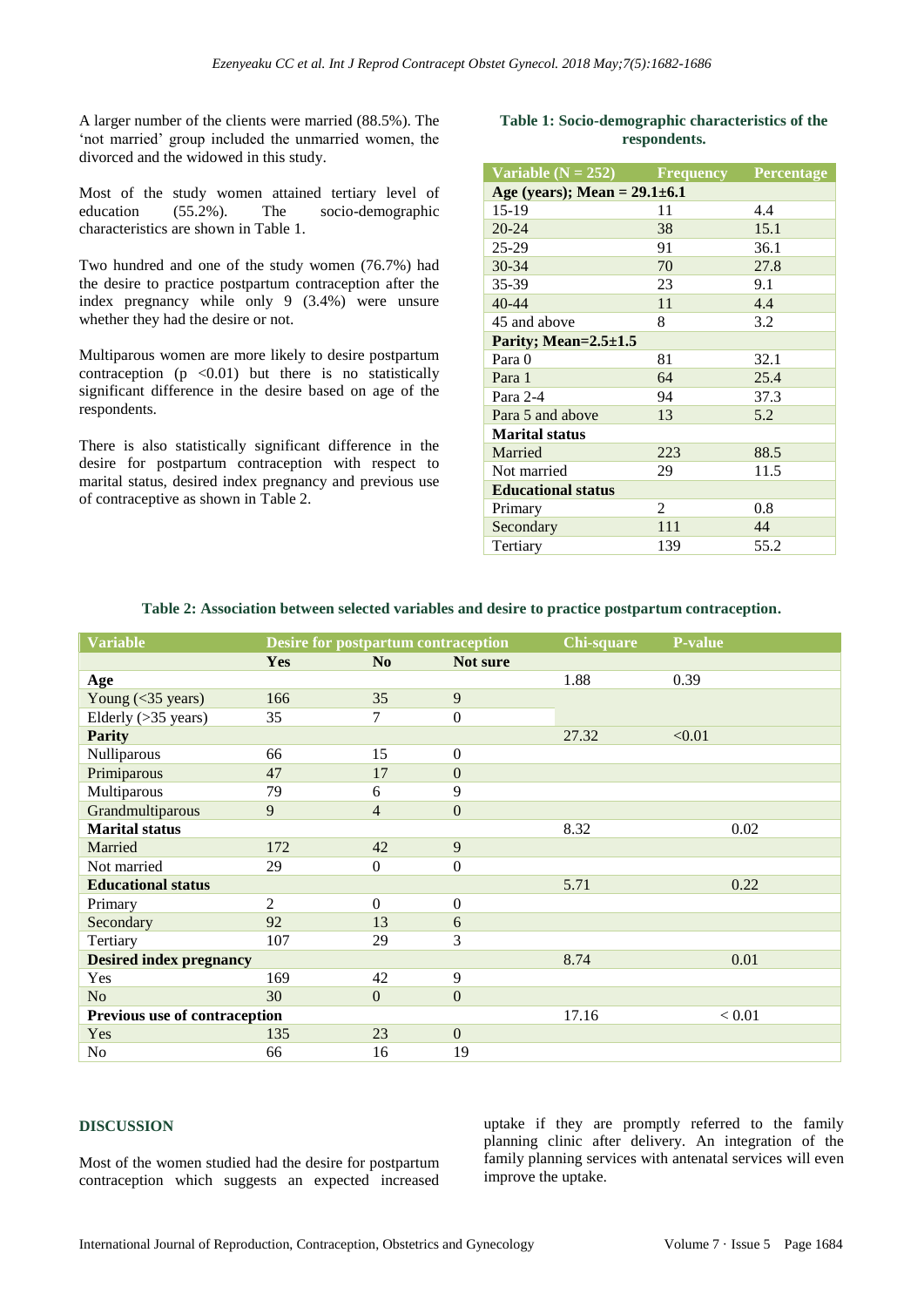A study in Uganda showed that 28% of the women used modern contraceptive methods during the postpartum period.4 This is against 76.6% of our study women having the desire to practice postpartum contraception. However, the Ugandan study was the actual practice while ours was a desire and some of the women demonstrating the desire may not actually take up the contraception. Secondary educational attainment also had a significant association with the use of postpartum contraception in that study but this was not our finding. A similar study in Port Harcourt, Southsouth Nigeria showed 66.4% of the antenatal clients having willingness to practice contraception.<sup>5</sup> This is similar to our own finding.

The index pregnancy being desired was found in our study to be significantly associated with the desire to practice contraception postpartum. This may be because these women probably have been planning their families (with contraceptives) with the result that a pregnancy comes only when it is desired. Furthermore, the finding in the study that previous use of contraception also has a significant association supports this thinking.

Parity also has a significant association with the desire for contraception. This probably is because of the simple reason that the larger the family size the more the woman would want to prevent more pregnancies. However, it would have been more informative also to know the number of living children and their gender.

Marital status is another significant association. Women who have partners and enjoy their support are known to have a higher contraception uptake.<sup>23</sup>

## **CONCLUSION**

There was a high level of desire to practice postpartum contraception among antenatal clinic attendees at Awka. Parity, marital status, desired index pregnancy and previous practice of contraception all influence this desire.

## **ACKNOWLEDGMENTS**

I wish to express my profound gratitude to Drs. M. Affusim, S. Nzeukwu and I. Aniedu who the registrars in the Department of Obstetrics and Gynaecology that did the data collection.

*Funding: No funding sources Conflict of interest: None declared Ethical approval: The study was approved by the Institutional Ethics Committee*

## **REFERENCES**

1. Naanyu V, Baliddawa J, Peca E, Karfakis J, Nyagoha N, Koech B. An examination of postpartum family planning in western Kenya: "I want to use contraception but I have not been told how to do so". Afr J Reprod Health 2013;17(3):44-53.

- 2. Anzaku AS, Mikah S. Postpartum Resumption of Sexual Activity, Sexual Morbidity and Use of Modern Contraceptives among Nigerian Women in Jos Ann Med Health Sci Res. 2014;4(2):210-6.
- 3. World Health Organization. Programming strategies for postpartum family planning. Geneva: WHO; 2013. Available at http://www.who.int/reproductivehealth/publications/f amily\_planning/ppfp\_strategies/en/
- 4. Rutaremwa G, Kabagenyi A, Wandera SO, Jhamba T, Akiror E, Nviiri HL. Predictors of modern contraceptive use during the postpartum period among women in Uganda: a population-based crosssectional study. BMC Public Health.2015;15(1):262.
- 5. Allagoa DO, Nyengidiki TK. Knowledge, Attitude And Practice Of Contraception Amongst Antenatal Patients At The University Of Port Harcourt Teaching Hospital, Port Harcourt. Nig Health J. 2011;11(3):89-92.
- 6. Olatunji AD, Abudu, OO. A review of maternal mortality in LUTH. Nig Med Pract.1996;31(2):2-6.
- 7. Ogedengbe OK, Giwa OF, Adeboye M, Lisi CA. The acceptability and role of norplant as a long acting contraceptive in Lagos, Nig Trop J Obstet Gynaecol.1997;14(1):28-32.
- 8. Uzoigwe SA, John CT. Maternal mortality in the University of Port Harcourt Teaching Hospital, Port Harcourt in the last year before the new millennium. Niger J Med. 2004;13(1):32-4.
- 9. Adetoro OO. Maternal mortality. A 12-year survey at UITH, Ilorin, Nigeria. Int J Obstet Gynaecol, 1987. 25(2):93-8.
- 10. Ezebialu IU, Eke AC. Resumption of vaginal intercourse in the early postpartum period: Determinants and consideration for child spacing in a Nigerian population. J Obstet Gynecol. 2012;32(4):353-6.
- 11. Asekun-Olarimoye EO, Adebimpe WO, Bamidele JO, Odu OO, Asekun-Olarimoye IO, Ojofeitimi EO. Barriers to use of modern contraceptives among women in an inner-city area of Osogbo metropolis, Osun state, Nigeria. Int J Women's Health. 2013; 5:647-55.
- 12. Adanikin AI, Onwudegwu U, Loto OM. Influence of multiple antenatal counselling on modern contraceptive uptake in Nigeria. Eur. J. Contracept. Reproductive Health Care; 2013;18(5):381-7.
- 13. Avidime S, Aku-Akai L, Mohammed AZ, Adaji S, Shitu O, Ejembi C. Fertility Intentions, Contraceptive Awareness and Contraceptive Use among Women in Three Communities in Northern Nigeria. Afr J Reprod Health. 2010;14(3):65-70.
- 14. Igwegbe AO, Ugboaja JO, Monago EN. Prevalence and determinants of unmet need for family planning in Nnewi, south-east Nigeria Int J Med Med Sci 2009;1(8):325-9.